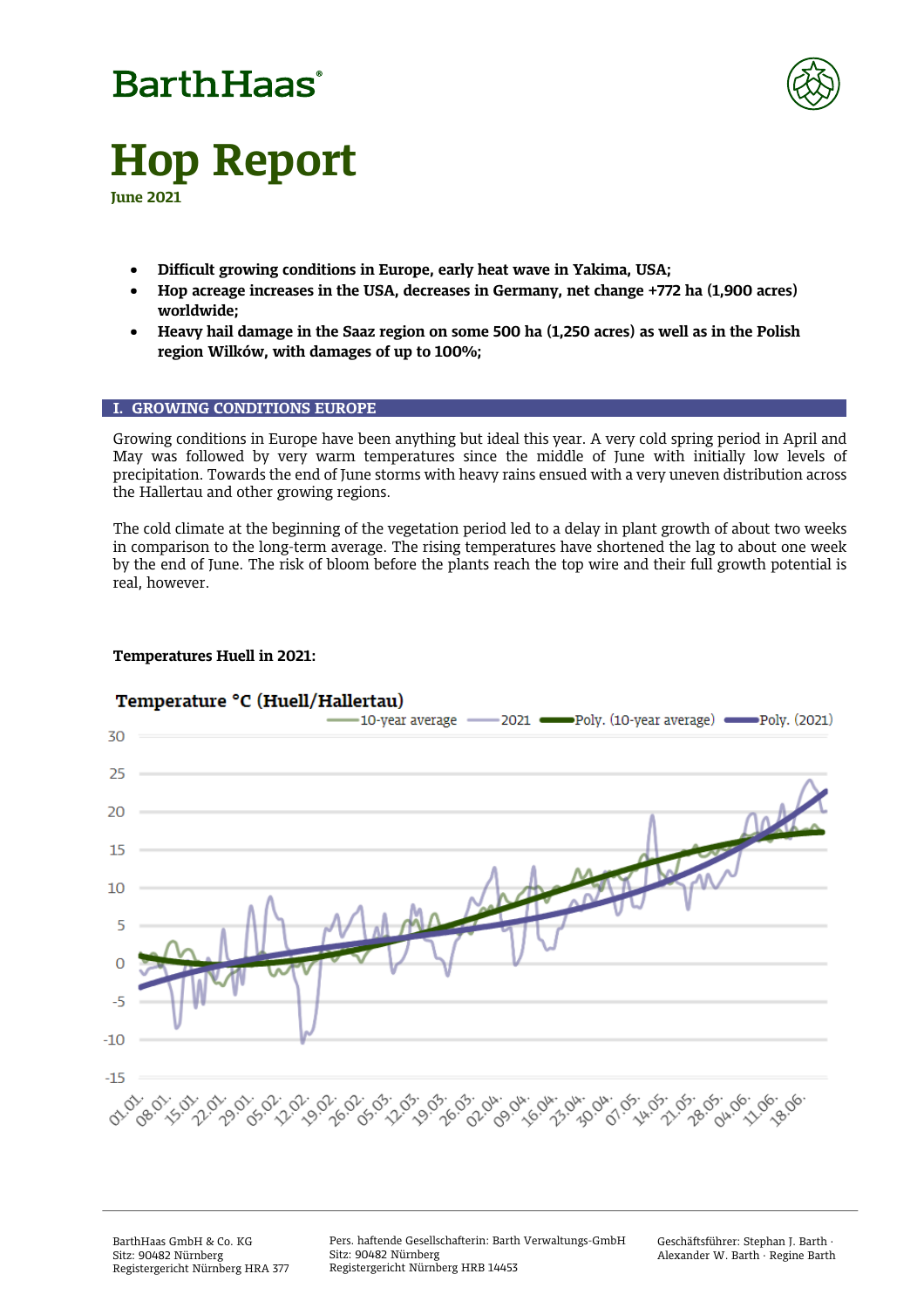## **Barth Haas**



### **Precipitation (Huell) 2021:**



**Yakima** reports an early heat wave during the second half of June with temperature around 35°C. The water reservoirs holding the irrigation water for agricultural use are well filled so that there is currently no reason for serious concern. The early heat could affect baby plantings negatively, however.

#### **II. ACREAGE**

#### **Europe:**

Somewhat surprisingly the acreage in Europe declines by 93 ha (232 acres) or -0.3%. Germany scales back 86 ha (215 acres) and the UK goes down by 100 ha (250 acres). Slovenia (+55 ha/137 acres) and the Czech Republic (+22 ha/55 acres), on the other hand, increase their acreage.

### **USA:**

The US continues its expansion one more year and adds another 791 ha (1,977 acres / +3.2%). Hop growing outside the core region of the Pacific Northwest (WA, OR, ID) is paired back by 56 ha (-5.6% / 140 acres), however, and drops below the threshold of 1,000 ha (2,500 acres).

Increases are also recorded in the Southern hemisphere in New Zealand (+2.6%) and Australia (+3.6%) while the changes in the other growing regions are insignificant. In total worldwide hop acreage increases by 772 ha / 1,930 acres or 1.2%.

| (HA)       | 2021   | 2020   | <b>CHANGE</b>  |
|------------|--------|--------|----------------|
| Europe     | 32,668 | 32,761 | $-93 (-0,3\%)$ |
| <b>USA</b> | 25,529 | 24,738 | 791 (+3,2%)    |
| others     | 4,941  | 4,867  | $74 (+1,5%)$   |
| total      | 63,138 | 62,366 | 772 (+1,2%)    |

Pers. haftende Gesellschafterin: Barth Verwaltungs-GmbH Sitz: 90482 Nürnberg Registergericht Nürnberg HRB 14453

Geschäftsführer: Stephan J. Barth · Alexander W. Barth · Regine Barth